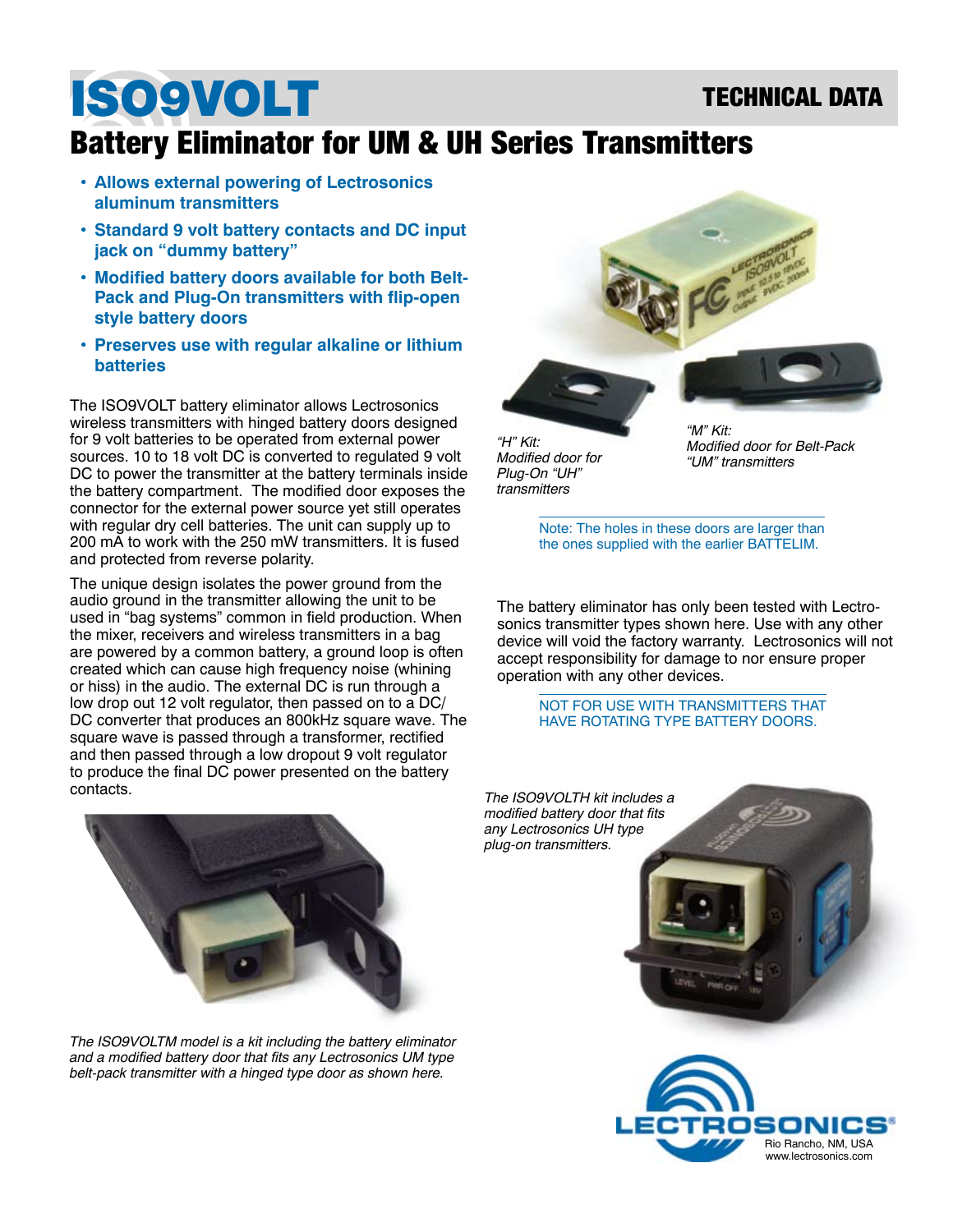#### Step 1:

Remove the four screws noted below and lift bezel from control panel.



#### Step 2:

Remove battery door and place modified battery door in exactly the same position. Make sure modified battery door is oriented the same way as standard door.

Place the bezel on top of the modified door and carefully tighten the four screws.



#### Step 3:

Insert the ISO9VOLT. The unit should look like the photo below.

Close the door and press down on it so it snaps into place and is flush with the bezel.

### "H" KIT INSTRUCTIONS "M" KIT INSTRUCTIONS

**Caution:** When removing a standard door to replace with a modified door, proceed carefully as the metal spring and tabs can easily be bent with too much force.

#### Step 1:



**Note:** Depending on date of manufacture, frequency adjustable models may or may not have a sliding door and bezel on this side. The screw is in the same location on both versions.

#### Step 2:

Open battery door and locate the screw that holds the spring to the case bottom. Loosen the screw several turns but **do not remove it**.



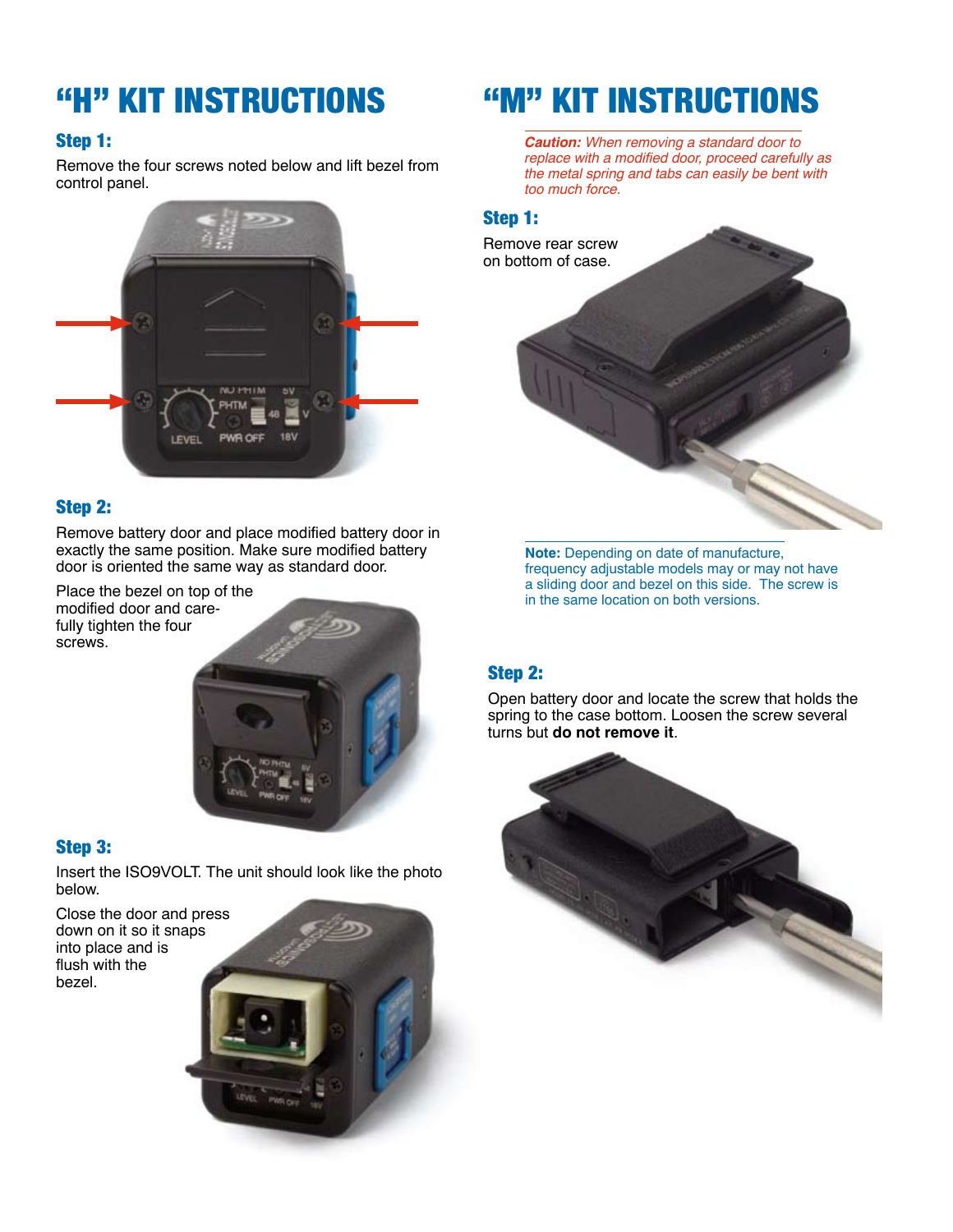#### Step 3:

Place unit in a comfortable position while holding the bezel slightly away from the casing. Grip door with thumb and forefinger and gently slide it away from and out of the bezel. If the door does not slide out easily, pry the bezel out slightly with your fingernail.

#### Step 5:

Install the ISO9VOLT as shown so that the battery terminals match the contacts in the transmitter. The battery contact polarity is different on different models connector will align with access hole in either orientation.





#### Step 4:

Grip modified door (has hole in it) with thumb and forefinger and gently slide door hinge into place. Be careful not to bend the spring or force the hinge. Make sure the hinge of the modified door fits behind the two little metal tabs (see inset). It will fit into place without much effort.



**Metal tabs on spring**

Re-align all parts before tightening screws. Tighten screw holding spring to the case bottom that was loosened in Step 2.

Replace and tighten screw on bottom of case that was removed in Step 1.